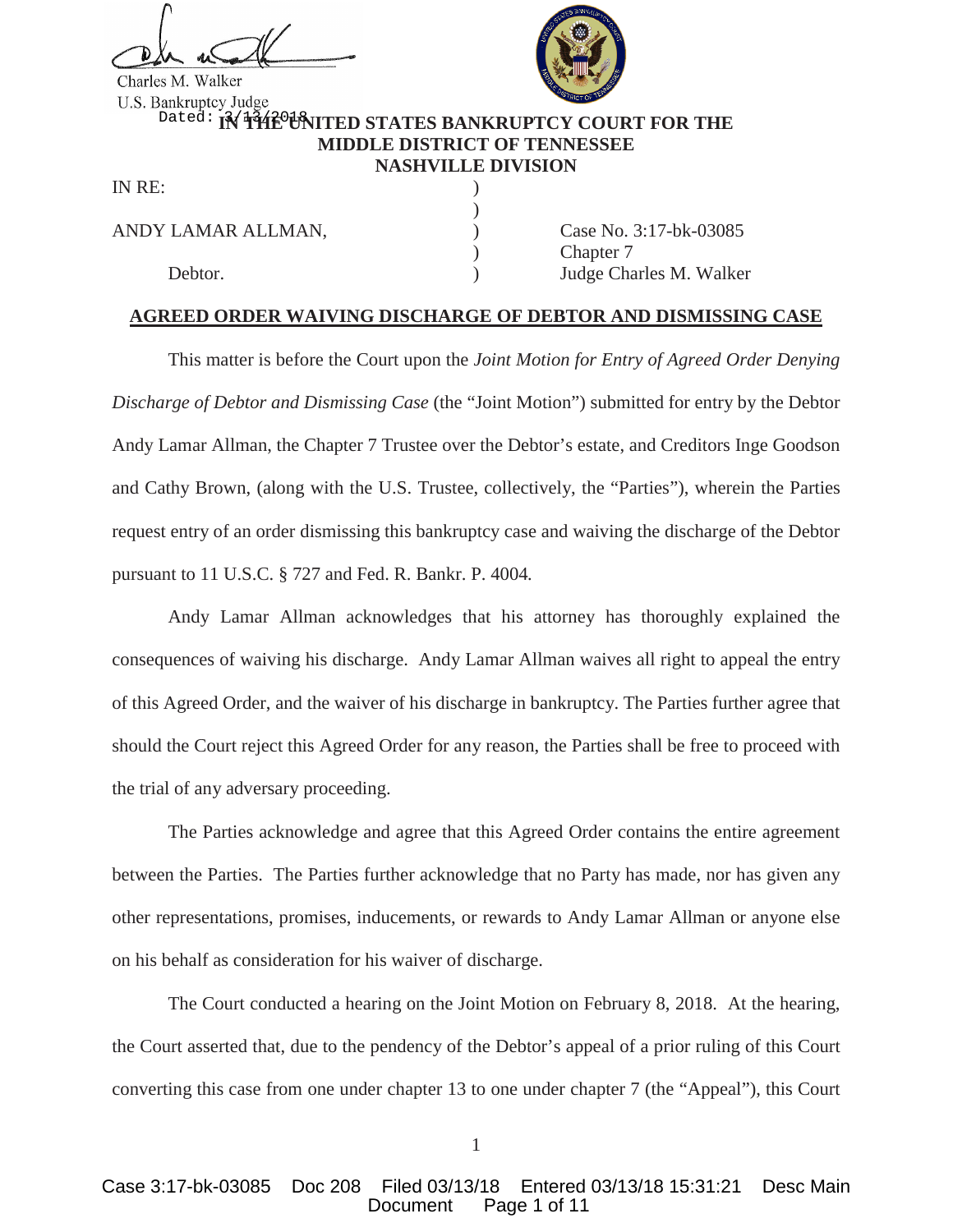lacked jurisdiction to enter the order proposed by the Movants. The Court also informed the Movants at the hearing that before it would enter any order granting the Joint Motion, the order would need to include supplemental information regarding (a) the investigation into the recoverable assets of the Debtor done by the United States Trustee and the Chapter 7 Trustee, and (b) available resources to the various creditors in the case for assisting in claim liquidation and recovery outside of bankruptcy (collectively, the "Supplements").

On February 27, 2018, the Debtor and all other parties to the Appeal filed an *Agreed Stipulation of Dismissal* pursuant to Fed. R. Bankr. P. 8023. That same day, following submission of the *Agreed Stipulation of Dismissal*, the United States District Court for the Middle District of Tennessee (the "District Court") entered an order dismissing the Appeal. The Debtor has filed a notice of filing of the *Agreed Stipulation of Dismissal* and the District Court's order dismissing the Appeal. [Docket No. 201]. Accordingly, the Court holds that it has jurisdiction to enter this Order. After consideration of the terms in the Joint Motion and the arguments of counsel at the hearing thereon, and considering the Supplements submitted by the Movants, which are attached to and incorporated into this Order, the Court finds the Joint Motion to be well-taken. Accordingly, it is hereby ORDERED, ADJUDGED, and DECREED that the bankruptcy case is hereby DISMISSED, subject to the conditions stated herein:

1. Andy Lamar Allman WAIVES his discharge pursuant to 11 U.S.C. § 727(a)(10) of the Bankruptcy Code. Andy Lamar Allman's waiver of his discharge is accepted and approved by this Court. Andy Lamar Allman will not receive a bankruptcy discharge in chapter 7 case number 17-03085.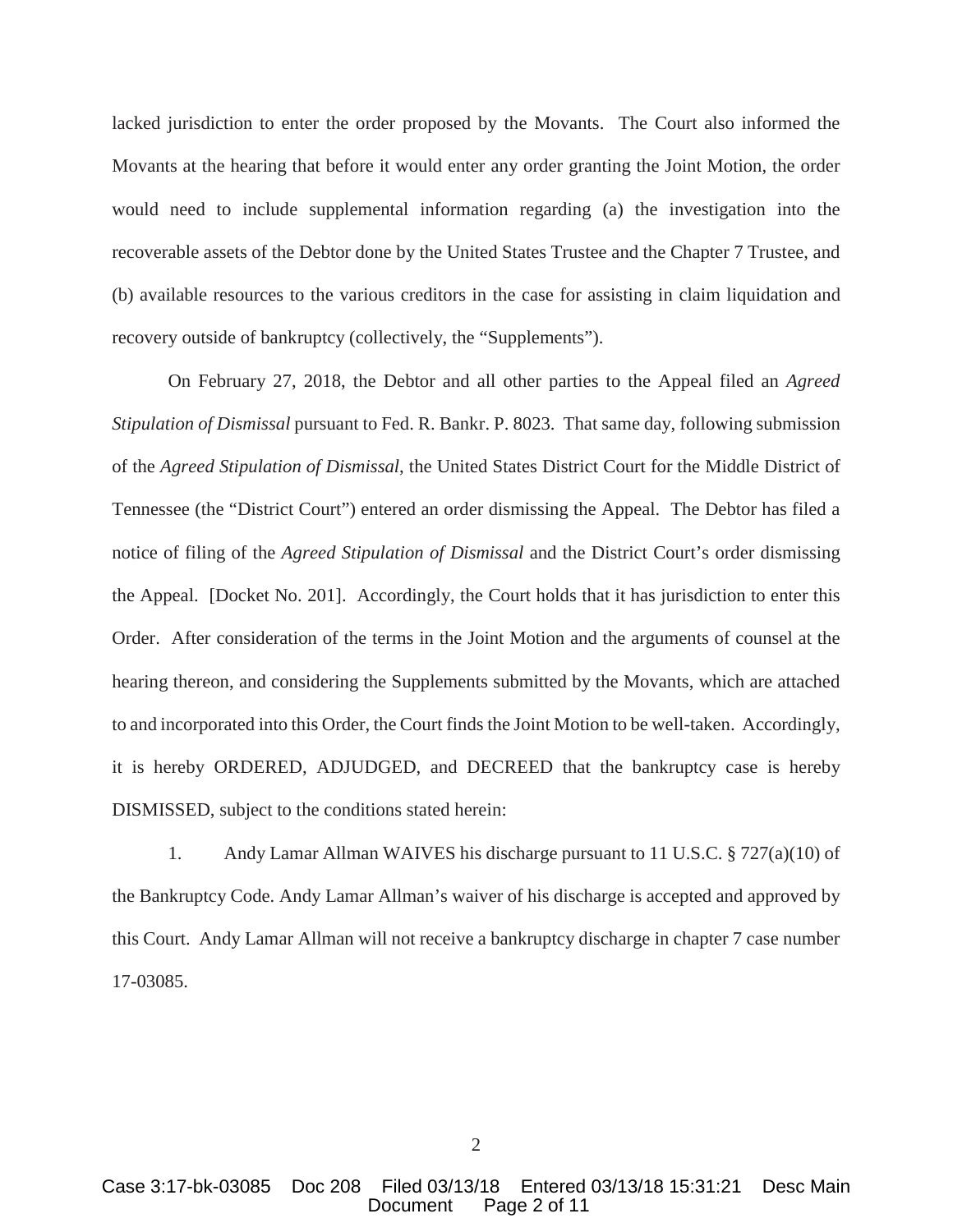2. All pending adversary proceedings in this case shall be dismissed without prejudice, with leave for the plaintiffs to file new actions in a court of appropriate jurisdiction under applicable non-bankruptcy law.

3. Andy Lamar Allman is barred from filing any bankruptcy case under any chapter in any district for two years from the date of entry of this Order.

4. Nothing in this Order shall operate as a final decision regarding any liability that the Debtor may owe to any of his creditors, nor shall it make any determinations regarding the extent or validity of any claims asserted against the Debtor. Rather, this Order merely waives the discharge with respect to any debts owed to any scheduled creditors to the extent such creditors hold valid claims under applicable non-bankruptcy law. Nothing in this Order shall preclude or prevent the Debtor from disputing or challenging the validity or extent of any claim asserted against him.

5. This Order is the result of an agreed negotiation between the Parties. Nothing in this Order shall be construed as an admission of any wrongdoing by the Debtor or of any facts that may give rise to a denial of discharge under 11 U.S.C. § 727.

6. Nothing in this Order shall modify or affect the order of the Chancery Court for Sumner County, Tennessee entered December 22, 2016 in the Matter of Andy Lamar Allman, Chancery Court of Sumner County Case Number 2016-CV-160, appointing Dennis Powers (the "Receiver") as receiver over certain assets and receivables of the Debtor (the "Receivership Order"), nor shall it affect any of the rights, duties, and obligations of the Receiver under the Receivership Order.

7. Notwithstanding any Bankruptcy Rule or Local Rule to the contrary, this Order shall take effect immediately upon its entry.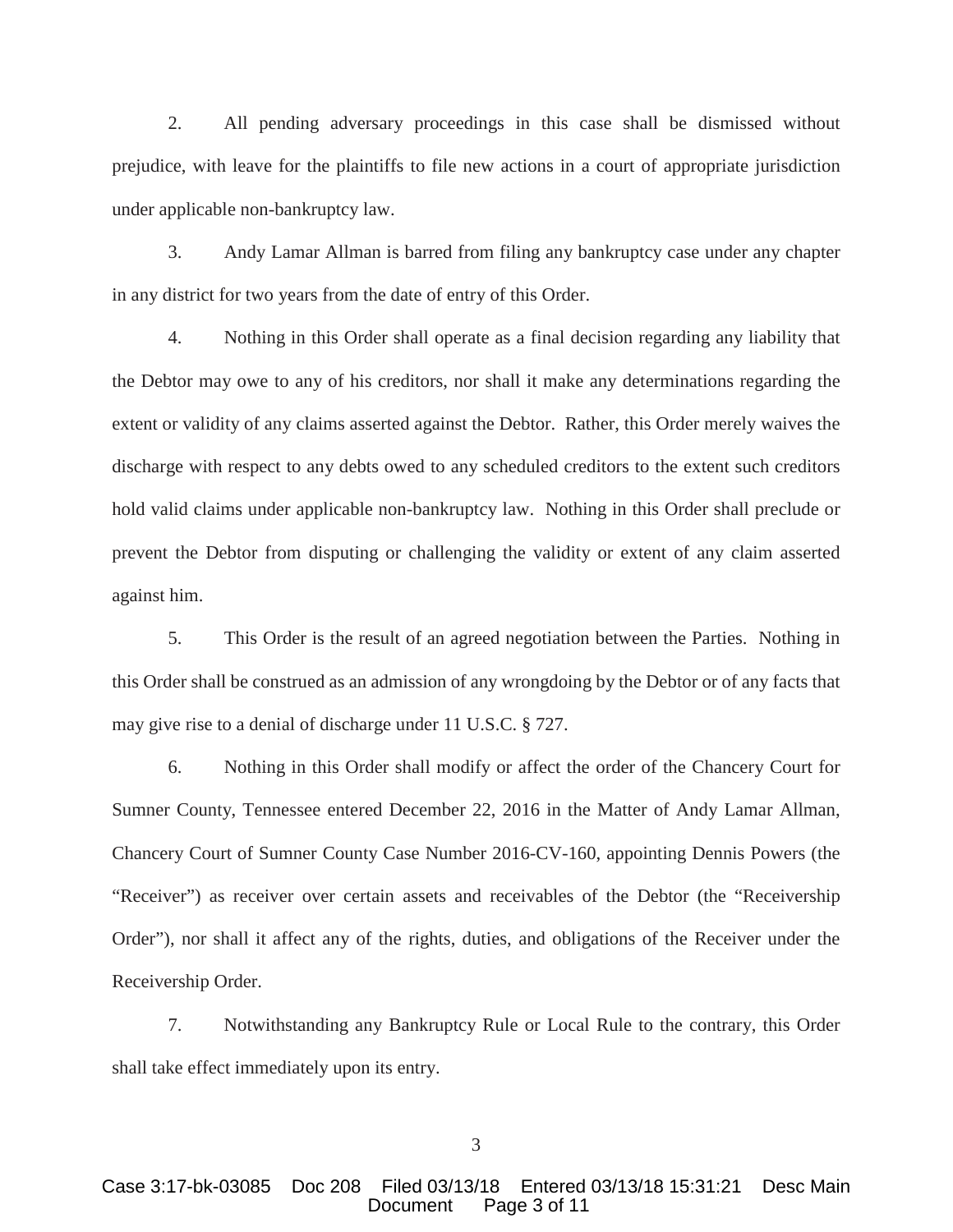8. Within seven (7) days of entry of this Order, counsel for the Debtor shall serve a copy of the Order and the attached Supplements on the entire creditor matrix in this case.

IT IS SO ORDERED.

# THIS ORDER WAS SIGNED AND ENTERED ELECTRONICALLY AS INDICATED AT THE TOP OF THIS PAGE.

## APPROVED FOR ENTRY:

/s/ Ned Hildebrand Henry E. ("Ned") Hildebrand, IV DUNHAM HILDEBRAND, PLLC 1704 Charlotte Avenue, Suite 105 Nashville, TN 37203 615.933.5851 ned@dhnashville.com *Counsel for the Debtor* 

/s/ Steven L. Lefkovitz Steven L. Lefkovitz 618 Church Street, Suite 410 Nashville, TN 37219 615.236.8300 slefkovitz@lefkovitz.com *Counsel for Cathy Brown and Inge Goodson*

Samuel K. Crocker U.S. Trustee, Region 8

#### /s/ Megan Seliber

Megan Seliber Assistant U.S. Trustee 701 Broadway, Suite 318 Nashville, TN 37203 615.695.4060 megan.seliber@usdoj.gov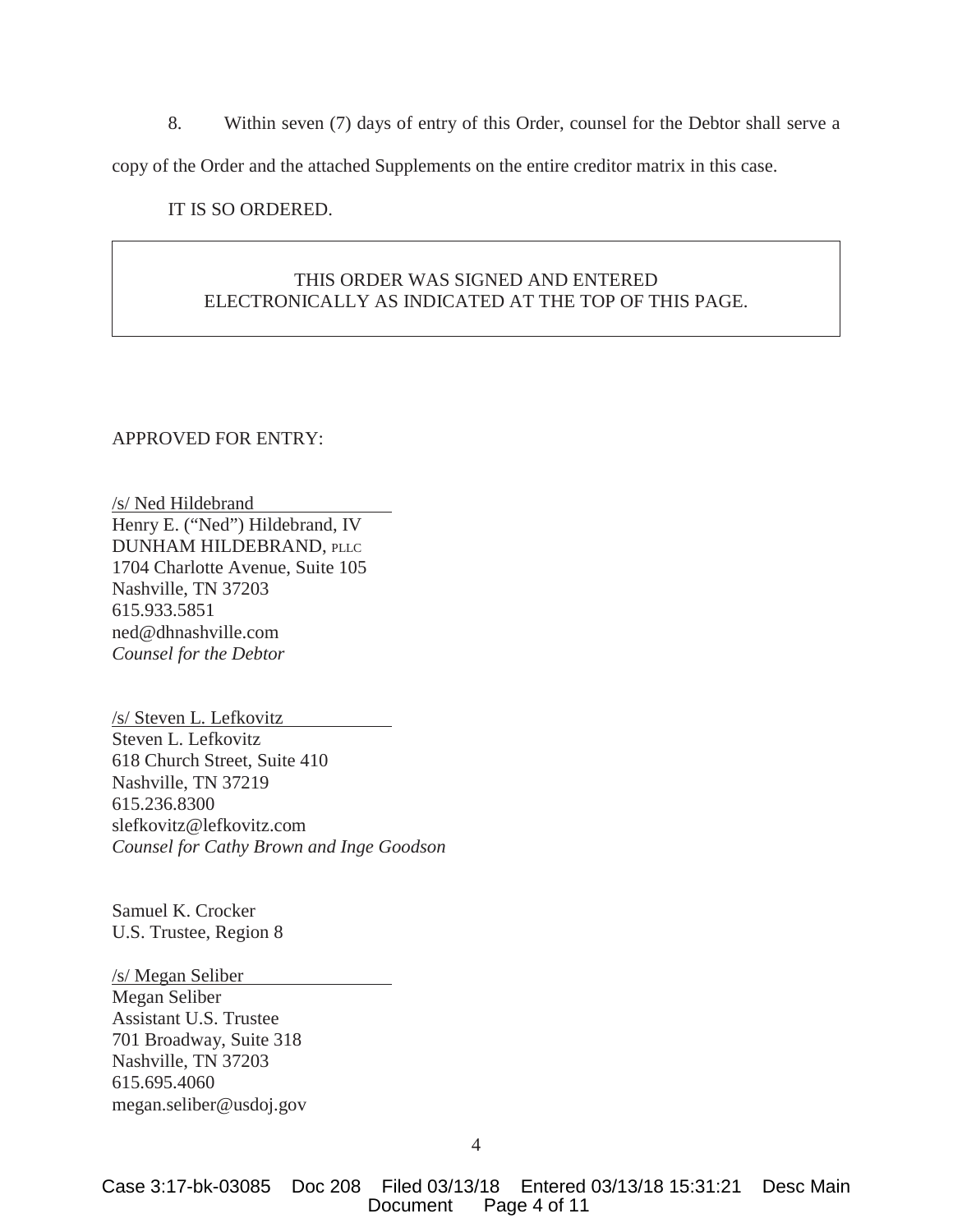/s/ Robert H. Waldschmidt Robert H. Waldschmidt P.O. Box 2828 Brentwood, TN 37024-2828 615.468.1020 rhw@rhwlawoffice.com *Chapter 7 Trustee*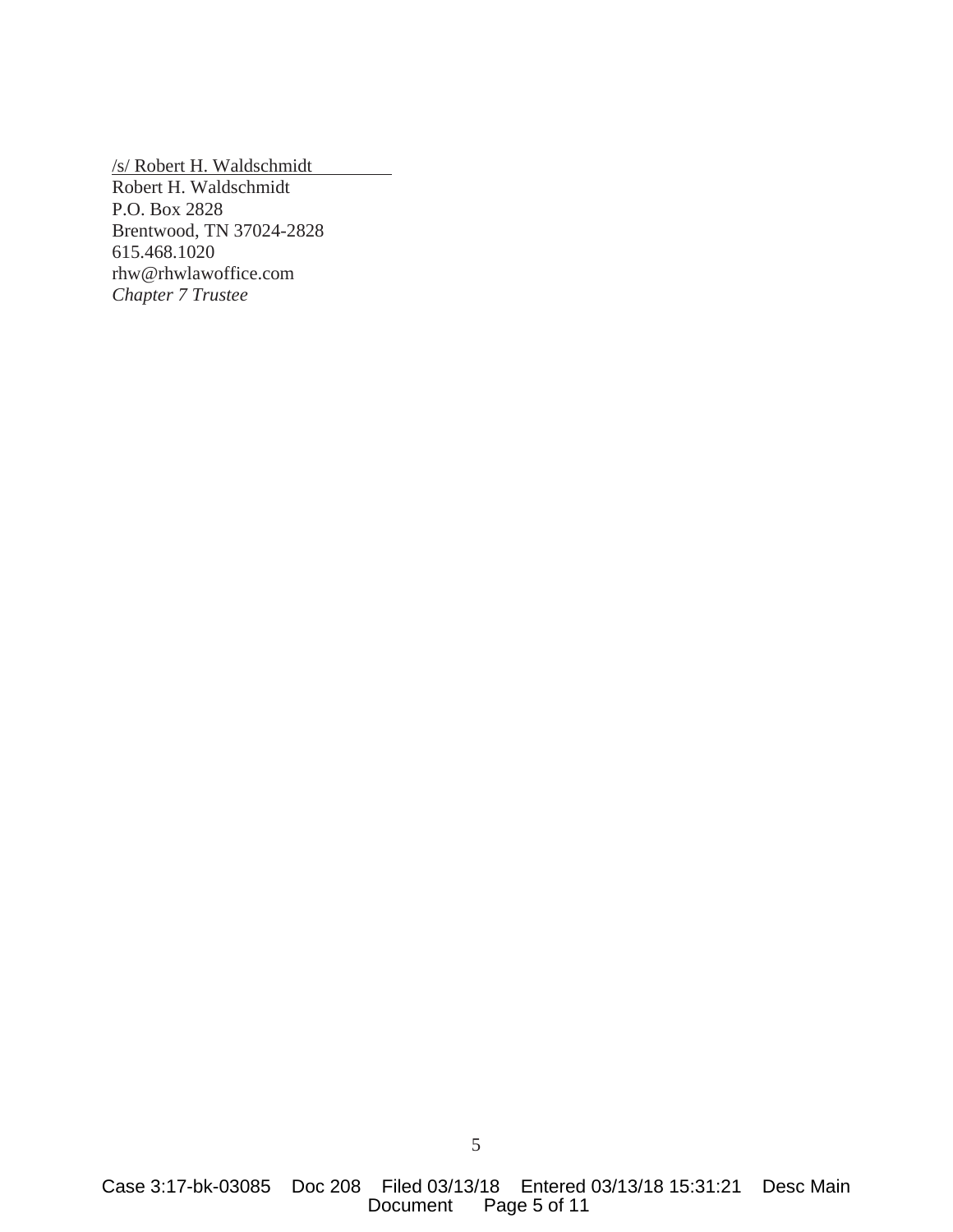## **IN THE UNITED STATES BANKRUPTCY COURT FOR THE MIDDLE DISTRICT OF TENNESSEE NASHVILLE DIVISION**

)

IN RE:

ANDY LAMAR ALLMAN,  $\qquad \qquad$  Case No. 3:17-bk-03085 Chapter 7 Debtor. (a) Debtor. (b) Judge Charles M. Walker

## **SUPPLEMENT 1 TO AGREED ORDER WAIVING DISCHARGE OF DEBTOR AND DISMISSING CASE**

## **SUMMARY OF EFFORTS TAKEN BY UNITED STATES TRUSTEE AND CHAPTER 7 TRUSTEE**

## **United States Trustee**

The U.S. Trustee has reviewed Mr. Allman's Statements and Schedules and has conducted a review of his assets. The U.S. Trustee discussed this bankruptcy with the Chapter 7 Trustee Robert Waldschmidt, Russ Willis, the Disciplinary Counsel for the Litigation Board of Professional Responsibility of the Supreme Court of Tennessee and Dennis Powers, the appointed state court receiver, as well as several of Mr. Allman's former clients. The U.S. Trustee has compared Mr. Allman's schedules to an independent search engine review of his assets. The U.S. Trustee has also questioned Mr. Allman at his 341a meeting of creditors. Based on the U.S. Trustee's review of this case, it appears that some of Mr. Allman's assets may have been undervalued, but there is no indication that any assets contain any equity for the estate due in part to a large IRS lien on all assets. Given that there are no assets for distribution, the U.S. Trustee believes that the Agreed Order is in the best interest of the estate because the waiver of the discharge and the two-year bar to refiling insures that all creditors have the opportunity to collect any debt owed from Mr. Allman if he makes additional money in the future.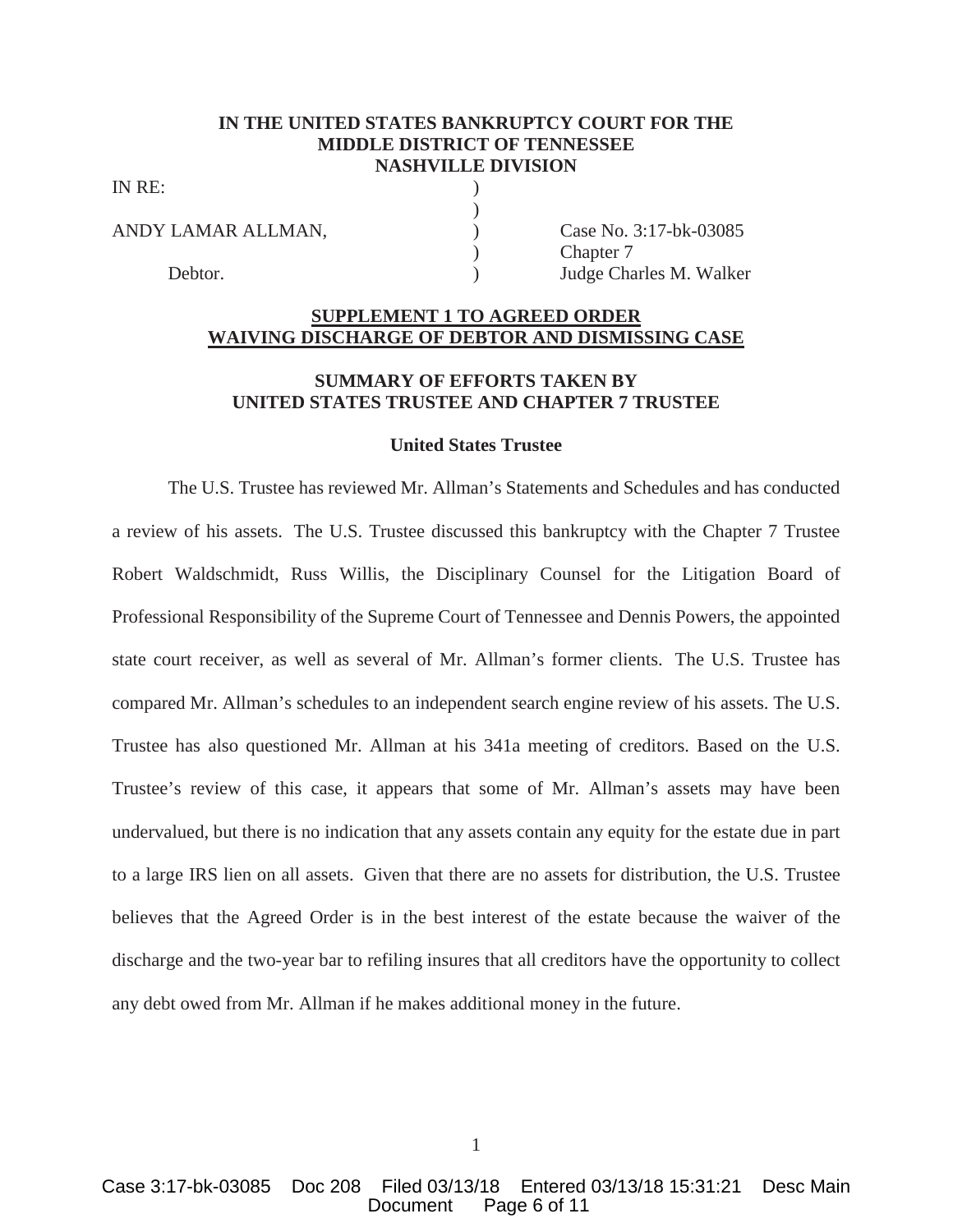### **Chapter 7 Trustee**

Upon his appointment as interim trustee, the Chapter 7 Trustee had his paralegal run a real property search, obtained initial evaluations of the two parcels of real property, and check all liens of record in the Sumner County Register's office. The result of the lien review was as follows:

| D/T on Bonita Parkway  | \$339,726.00 | SWBC Mortgage Corp Book 3867 pg 421 - 11/8/13   |                             |         |
|------------------------|--------------|-------------------------------------------------|-----------------------------|---------|
| D/T on Revere Pkwy     | \$71,550.00  | Roger & Lee Bailey                              | Book 4114 pg 104 -          | 5/18/15 |
| HOA Lien – Bonita Pkwy | \$599.00     | Homeowners Assoc.                               | Book 4225 pg 874 - 12 11 15 |         |
| Fed Tax Lien           | \$19,001.92  | <b>IRS</b>                                      | Book 4232 pg 757 - 12/28/15 |         |
| Fed Tax Lien           | \$91,948.19  | <b>IRS</b>                                      | Book 4236 pg 46 - $1/4/16$  |         |
| Fed Tax Lien           | \$11,939.37  | <b>IRS</b>                                      | Book 4249 pg 619 - 2/2/16   |         |
| Fed Tax Lien           | \$31,166.28  | <b>IRS</b>                                      | Book 4331 pg 833 - 6/1/16   |         |
| Judgment Lien          | \$12,429.94  | Nat. Ct. Reporters                              | Book 4431 pg 301 - 11/28/16 |         |
| Judgment Lien          | \$107,062.25 | Pinnacle Bank                                   | Book 4455 pg 766 - 1/3/17   |         |
| ***<br>Judgment Lien   | \$3,166.96   | Capital One Bank                                | Book 4517 pg 561 - 4/20/17  |         |
| TN State Tax Lien ***  | ????         | TN Dept Employ. Sec. Book 4539 pg 426 - 5/26/17 |                             |         |

The last two liens are probably avoidable, one under 11 U.S.C. §547, and the other under 11 U.S.C. §549. However, the remaining liens appear to be valid and unavoidable.

Before the schedules were filed (and within the first few weeks after his appointment) the Chapter 7 Trustee determined that the values of the two parcels of real property would never exceed the liens against the property. The schedules eventually filed by the Debtor in December, 2017 asserted a much lower figure for the value of the real property than the valuations of the Trustee, but the Chapter 7 Trustee did not rely upon those numbers for his conclusions.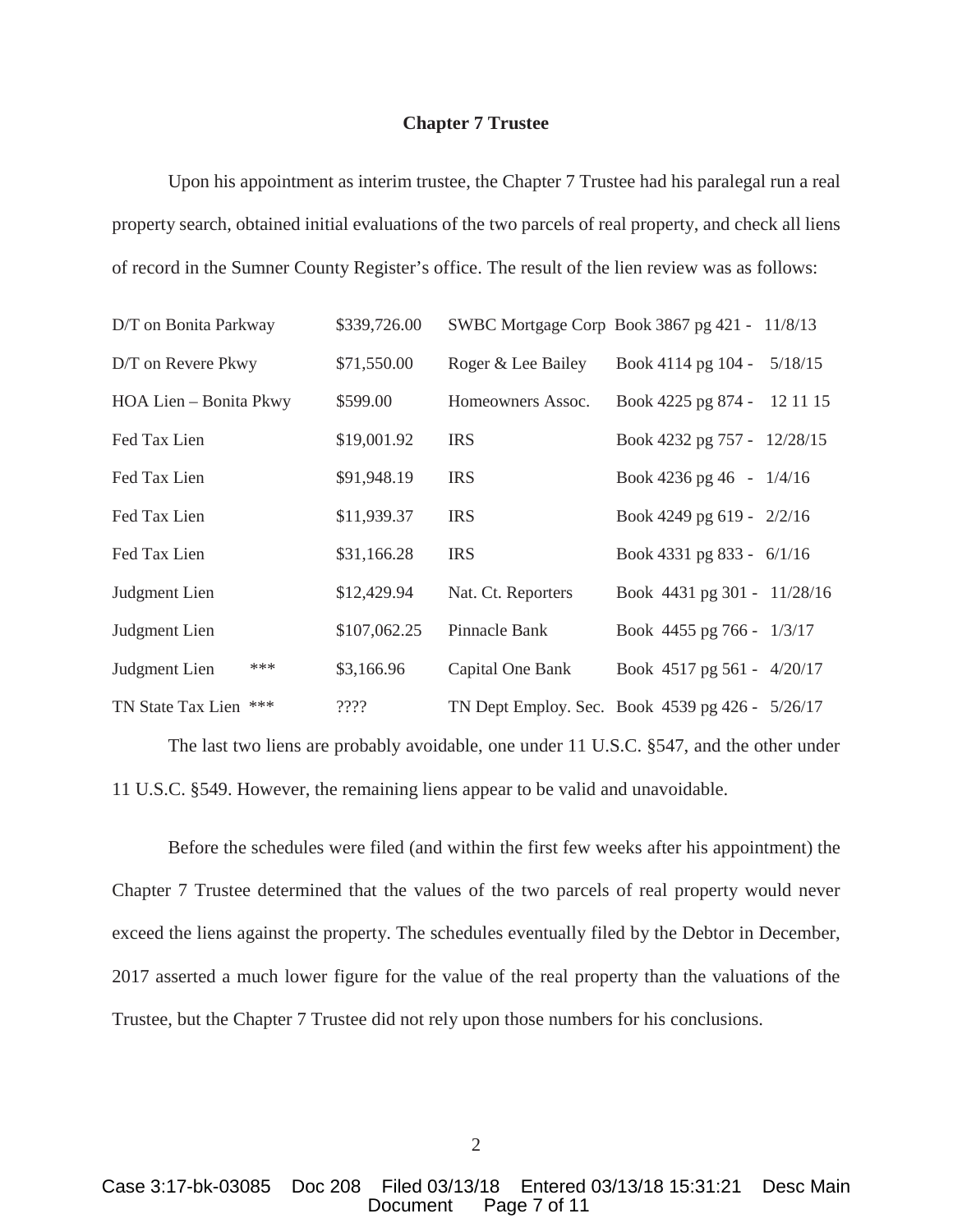The Trustee also reached a similar conclusion concerning the personal property of the Debtor. Considering the size and value of the Debtor's residence, it is likely that the value of the personal property exceeds the amounts listed by the Debtor on his schedules. However, the liens outlined above would make it impossible to ever convey clear title to any property under 11 U.S.C.  $§363(f).$ 

Further, within the first few days after his appointment, the Chapter 7 Trustee met with Dennis Powers, the State Court Receiver for the Debtor's law practice. They discussed the transactions from the Debtor's various bank accounts. Mr. Powers had reviewed everything in some depth, and had concluded that there had been no transfers to any hidden account, but that the money had just been spent. He provided the Trustee with the bank account records, and the Trustee personally reviewed all of those bank records as well. That review by the Trustee did not reveal any fund or assets to recover. Further, most transactions took place outside the 90-day preference period to non-insiders, so they would not be preferences, and the other transactions were either fairly small, or clearly appeared to be for consideration, such that they could not be avoided as fraudulent conveyances.

The Trustee has also spoken to numerous claimants, all of whom make allegations against the Debtor concerning his law practice. Most of those calls have revealed that the claimants have a difficult time understanding the bankruptcy process; many of them think that the court operates like a criminal enforcement agency which will launch an in-depth investigation of the affairs of Mr. Allman and produce a return of money to them. However, none of these claimants have pointed to or revealed any unencumbered assets which could be administered for their benefit. Further, any recovery would go to the priority non-dischargeable tax claimants, so over \$150,000 would have to be recovered before any unsecured claimants could receive a dividend.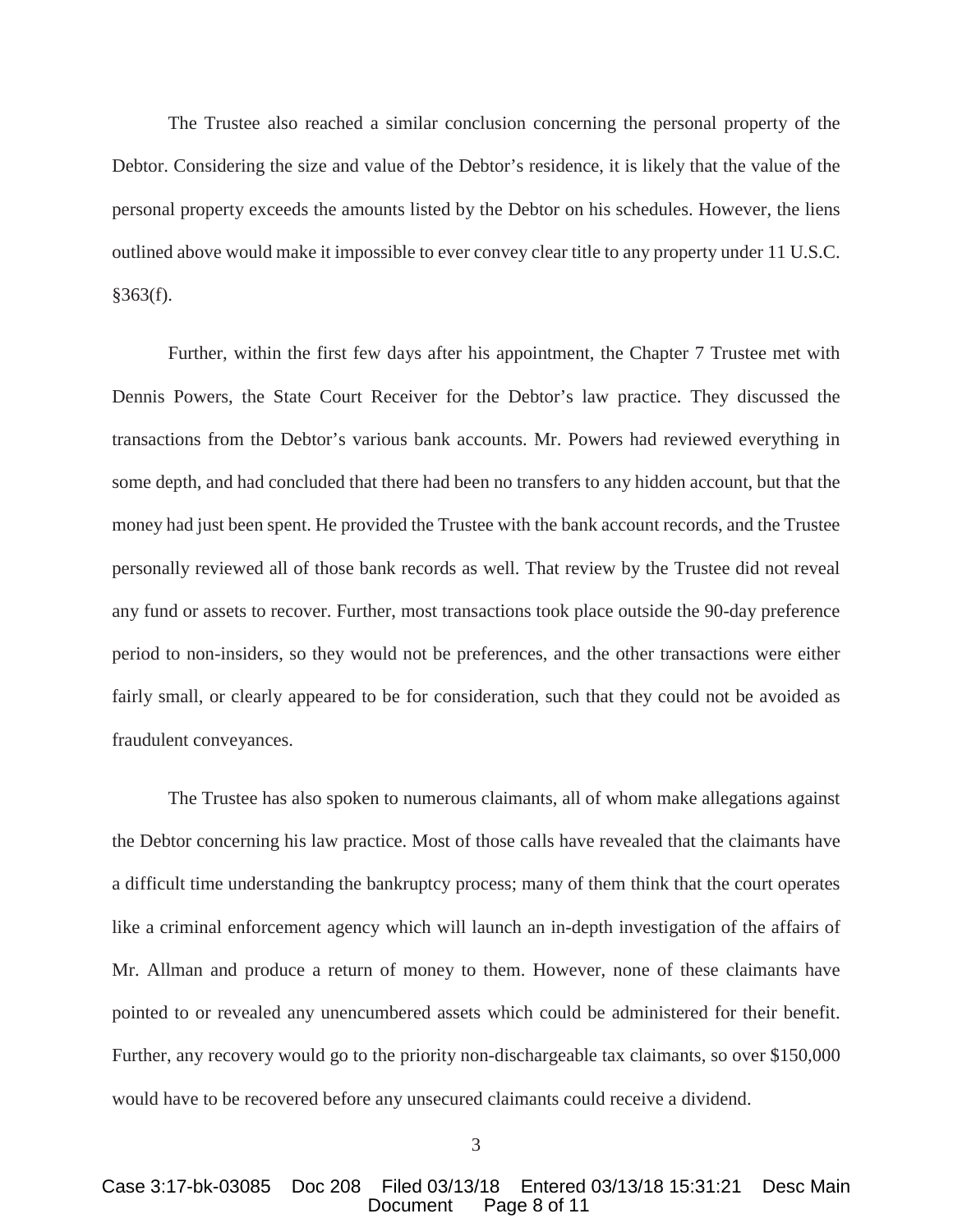The Trustee has filed an action under 11 U.S.C. §727 to deny the discharge of the Debtor and has also filed an Objection to the Exemptions claimed under Schedule C. The exemption objection was not intended as any indication that there are assets that can be administered, but rather to preserve the rights of the bankruptcy estate, in case anything is subsequently revealed.

Based on the Trustee' review of the recorded records, his discussions with the State Court Receiver, his discussions with claimants, his review of bank records, his review of the Statements and Schedules, his discussions with various counsel, and his attendance and inquiries at the §341heairng, he is convinced that this bankruptcy proceeding will not produce any meaningful results for the claimants who feel like they have been victimized, and could actually have a negative effect on these claimants, if they do not pursue a §523 action at their own expense.

A dismissal of this case with a waiver of discharge prevents any possibility that the Debtor can discharge any valid obligations to his former clients. Further, a dismissal would not allow unencumbered assets to escape administration, since it does not appear that there are any such assets. Therefore, the Trustee believes that a dismissal is in the best interests of the creditors in this case.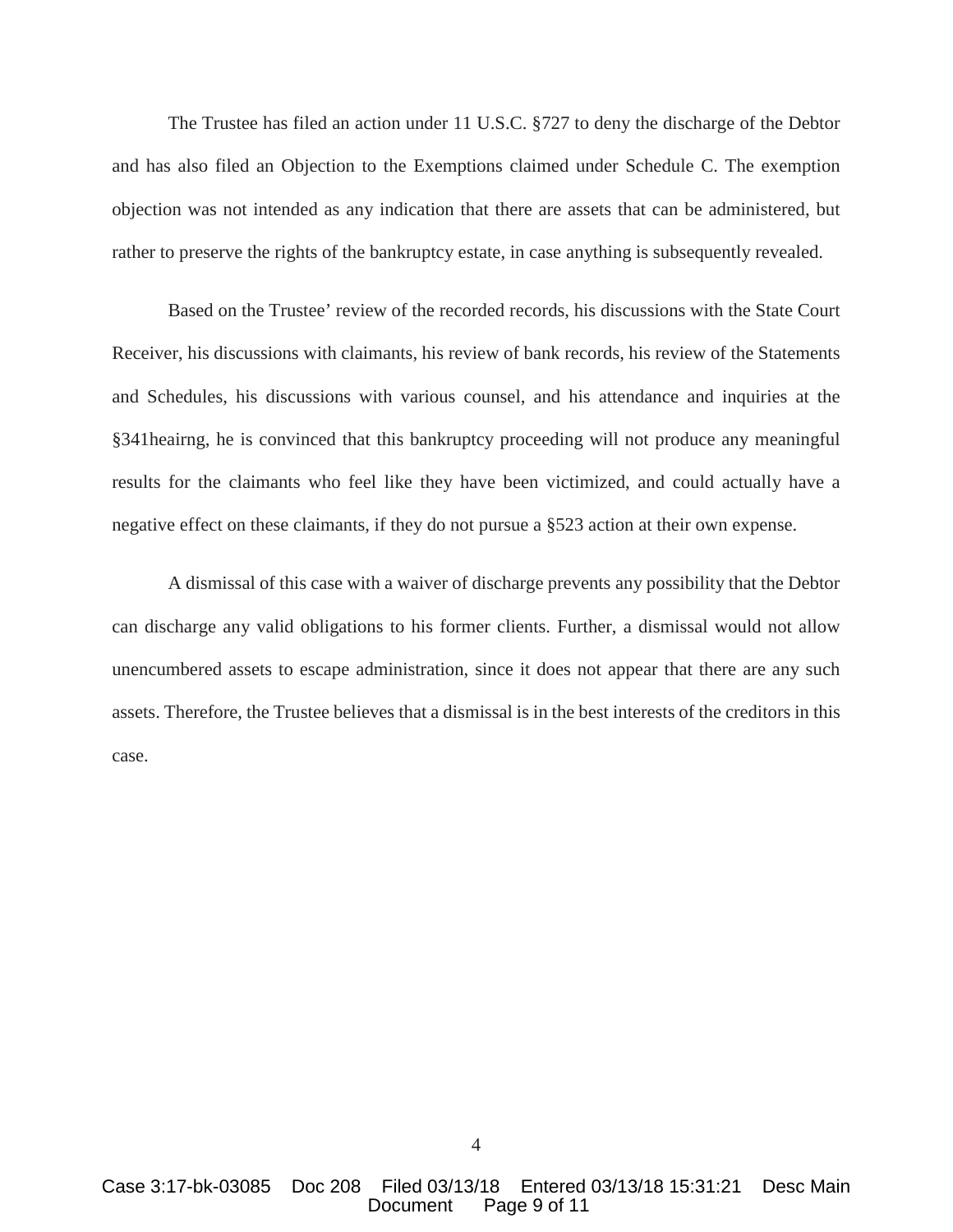Samuel K. Crocker U.S. Trustee, Region 8

/s/ Megan Seliber Megan Seliber Assistant U.S. Trustee 701 Broadway, Suite 318 Nashville, TN 37203 615.695.4060 megan.seliber@usdoj.gov

/s/ Robert H. Waldschmidt Robert H. Waldschmidt P.O. Box 2828 Brentwood, TN 37024-2828 615.468.1020 rhw@rhwlawoffice.com *Chapter 7 Trustee*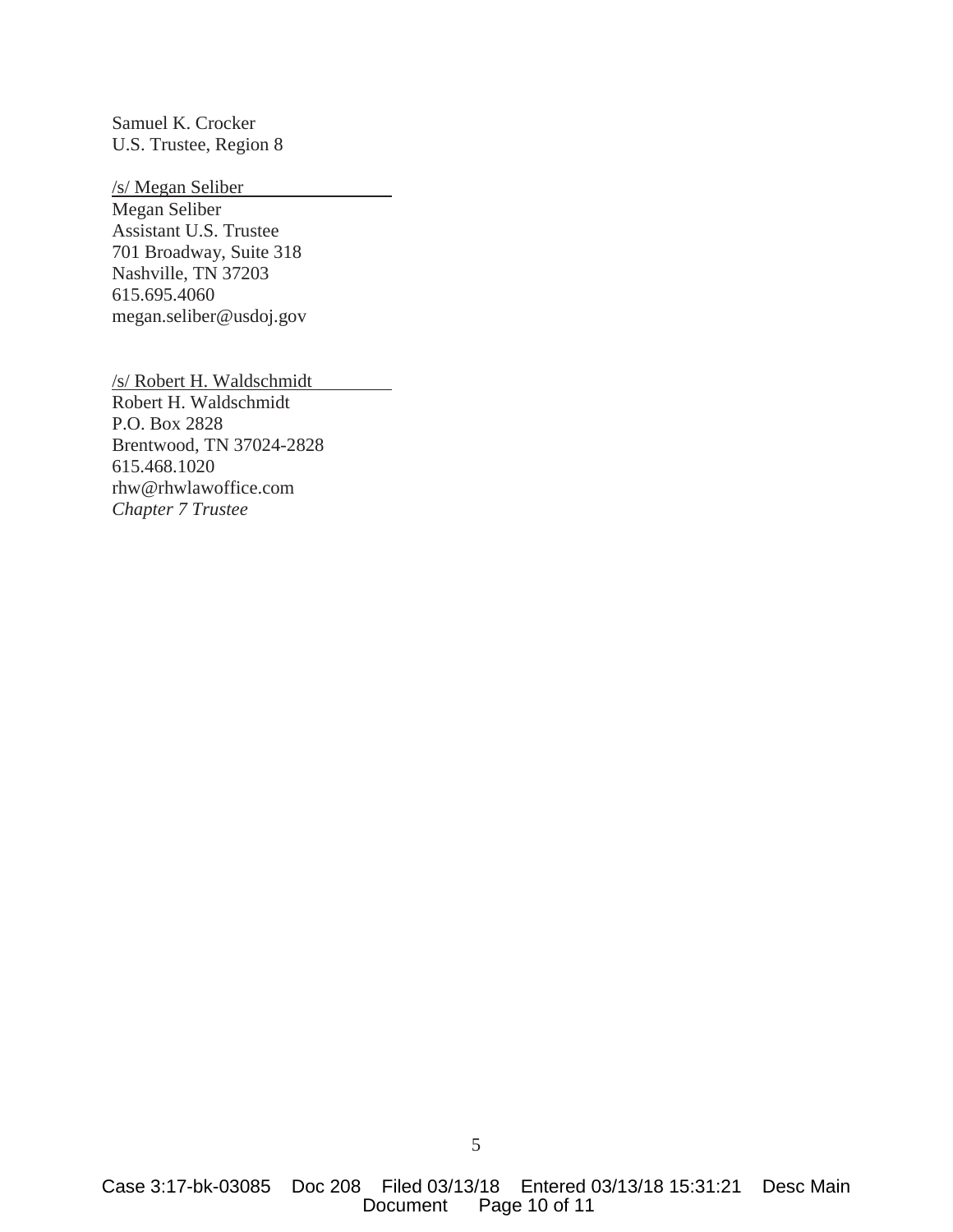## **IN THE UNITED STATES BANKRUPTCY COURT FOR THE MIDDLE DISTRICT OF TENNESSEE NASHVILLE DIVISION**

)

IN RE:

ANDY LAMAR ALLMAN,  $\qquad \qquad$  Case No. 3:17-bk-03085

) Chapter 7 Debtor. (a) a generally be a general policy of the United States M. Walker

## **SUPPLEMENT 2 TO AGREED ORDER WAIVING DISCHARGE OF DEBTOR AND DISMISSING CASE**

# **NOTICE OF RESOURCES AVAILABLE TO CREDITORS OF THE DEBTOR**

IF YOU ARE RECEIVING THIS NOTICE, PLEASE BE ADVISED THAT YOU MAY HAVE A CLAIM, DEBT, LIABILITY, OR DAMAGE AGAINST DEBTOR ANDY LAMAR ALLMAN AND MAY BE ENTITLED TO A MONEY JUDGMENT FROM MR. ALLMAN. YOU ARE ADVISED TO CONTACT AN ATTORNEY TO DETERMINE WHAT RIGHTS YOU MAY HAVE AGAINST MR. ALLMAN AND HOW BEST TO EXERCISE THOSE RIGHTS. THIS NOTICE HEREBY PROVIDES CONTACT INFORMATION FOR THE LEGAL AID SOCIETY OF MIDDLE TENNESSEE AND THE CUMBERLANDS AND THE TENNESSEE BAR ASSOCIATION. THESE RESOURCES MAY HELP YOU FIND AN ATTORNEY TO ADVISE YOU AS TO YOUR RIGHTS.

**Legal Aid Society of Middle Tennessee and the Cumberlands** 300 Deaderick Street Nashville, TN 37201 615-244-6610 www.las.org

**Tennessee Bar Association** 221 4<sup>th</sup> Avenue North, Suite 400 Nashville, TN 37219 615-383-7421 www.tba.org

> This Order has been electronically signed. The Judge's signature and Court's seal appear at the top of the first page. United States Bankruptcy Court.

Case 3:17-bk-03085 Doc 208 Filed 03/13/18 Entered 03/13/18 15:31:21 Desc Main Document Page 11 of 11

1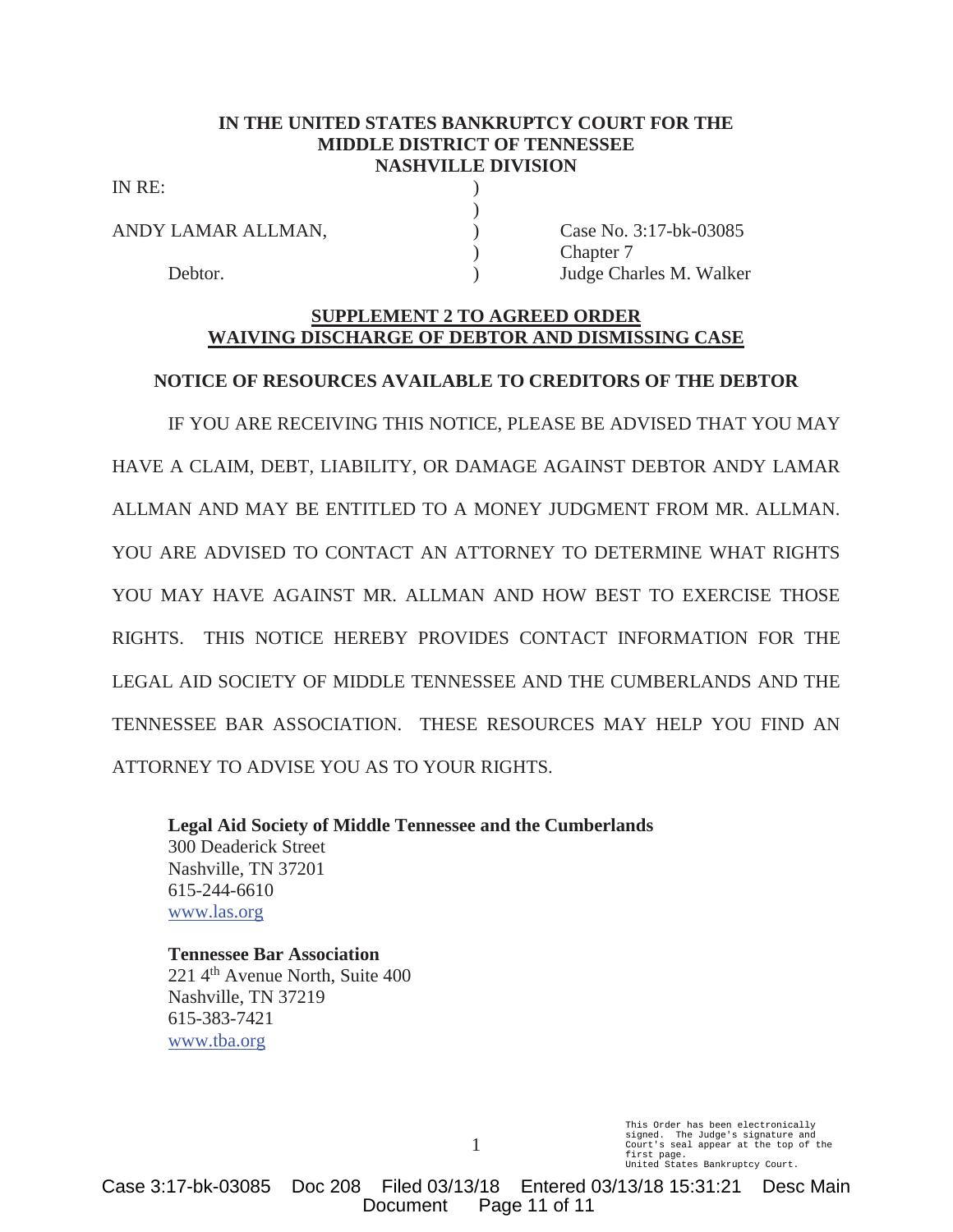



# IN THE UNITED STATES BANKRUPTCY COURT FOR THE MIDDLE DISTRICT OF TENNESSEE NASHVILLE DIVISION

IN RE:

ANDY LAMAR ALLMAN,  $\qquad$  ) Chapter 7

Debtor.

) Case No: 3:17-03085 ) Honorable Charles M. Walker

# **MEMORANDUM OPINION ACCOMPANYING AGREED ORDER WAIVING DEBTOR'S DISCHARGE AND DISMISSING CASE**

)

THIS MATTER is before the Court on the Joint Motion to Dismiss Case and Waive Discharge of Debtor ("Motion"). The entry of the Agreed Order will dismiss the case on the request of the Debtor, the Chapter 7 Trustee, and two of the main creditors in the case. On July 27, 2017, this Court entered an Order<sup>1</sup> wherein it ruled that this Debtor did not have the right to dismiss his case voluntarily because he was a bad faith filer. This Opinion is to clarify for the parties and for the record that the Agreed Order does not in any way overturn, overrule, reverse, or terminate that Order. Although the Debtor appealed that Order, the appeal was dismissed by stipulation<sup>2</sup> as part of the terms of the agreement that is the basis of the Agreed Order. The Court undertakes this task in the interest of transparency and clarity given the number of *pro se* parties in interest.

 $\overline{a}$ 

<sup>&</sup>lt;sup>1</sup> Order Denying Motion to Stay Proceedings, Granting Motion for Contempt, Granting Motion to Convert to Chapter 7, Denying Debtor's Motion to Dismiss, and Rendering Trustee's Motion to Dismiss Moot (ECF No. 49) ("Order").

<sup>2</sup> Agreed Stipulation of Dismissal (ECF No. 203).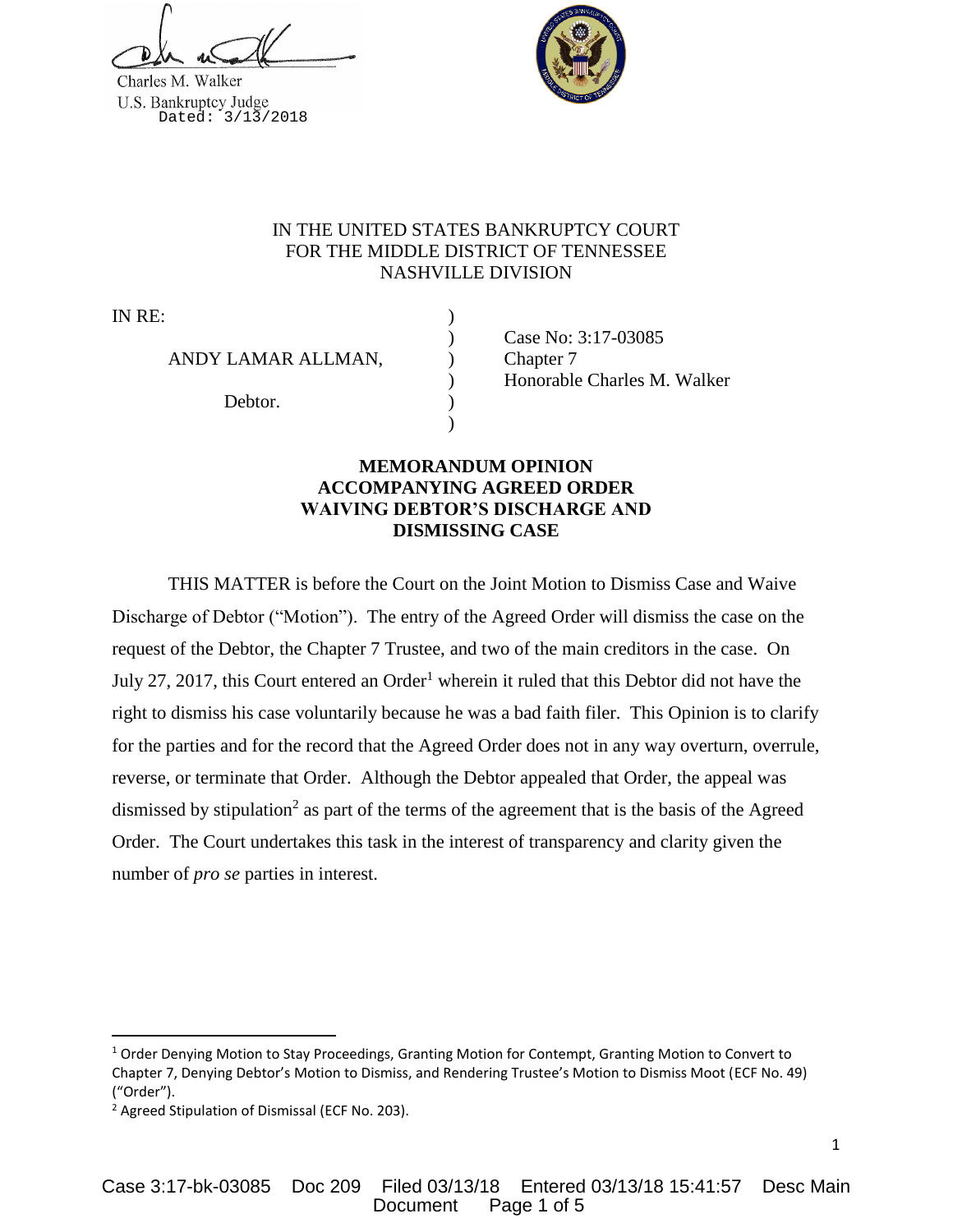### **Background**

The Debtor filed his "bare bones"<sup>3</sup> petition for relief under Chapter 13 of the Bankruptcy  $Code<sup>4</sup>$  on May 3, 2017. The Debtor, an attorney whose disbarment resulted in the appointment of a state court receiver and a criminal indictment, did not file any schedules, Statement of Financial Affairs, credit counseling certification,<sup>5</sup> or creditor matrix with his original filing. When he failed to do so within the time frame required by the Federal Rules of Bankruptcy Procedure,<sup>6</sup> the Chapter 13 Trustee filed a Motion to Dismiss for Unreasonable Delay Prejudicial to Creditors (ECF No. 6). Creditor Inga Goodson ("Goodson") objected to the Trustee's motion and filed a Motion for Conversion to Chapter 7 (ECF No. 8), alleging bad faith on the part of the Debtor in filing the petition in an attempt "to curtail the efforts of the duly appointed state court receiver." The Chapter 13 Trustee joined in Goodson's motion. The Debtor responded by filing a Motion to Voluntarily Dismiss (ECF No. 13) under § 1307(b), followed by a Motion to Stay Proceedings, wherein he expressed his concern that further proceedings would infringe upon his Constitutional Fifth Amendment privilege against self-incrimination. (ECF No. 42).

The Court held a hearing on July 5, 2017 on the Trustee's motion to dismiss and Goodson's motion to convert. The Debtor appeared and requested a continuance to allow him to retain counsel. The Court continued the hearing until July 26, 2017, and ordered the Debtor to file his schedules and statements on or before July 19, 2017. When the Debtor failed to comply with the order, Goodson filed a Motion for Contempt (ECF No. 38). At the hearing on July 26, 2017, the Court entered the Order, and the case was converted to a Chapter 7. The Debtor appealed the Order to the District Court for the Middle District of Tennessee, asserting his right to dismiss under § 1307(b).

We are now eight months down the road from the filing of that appeal, during which time no progress was made to resolve this unpleasant situation. After asserting his Fifth Amendment rights, failing to file complete schedules and statements (*see* ECF No. 152), two continuances of the meeting of creditors due to his failure to file a mailing matrix, numerous motions that

 $\overline{\phantom{a}}$ 

 $3$  Term of art used to describe a bankruptcy filing to initiate a case with the barest of documentation – typically, just the first eight pages of the petition.

<sup>4</sup> 11 U.S.C. § 101 *ff*. Any reference to "section" or "the Code" is a reference to the Bankruptcy Code unless another reference is stated.

 $5$  11 U.S.C. § 109(h)(1).

<sup>6</sup> FED. R. BANKR. P. 1007(c), in relevant part provides: Time Limits. In a voluntary case, the schedules, statements, and other documents . . . shall be filed with the petition or within 14 days thereafter . . . [.]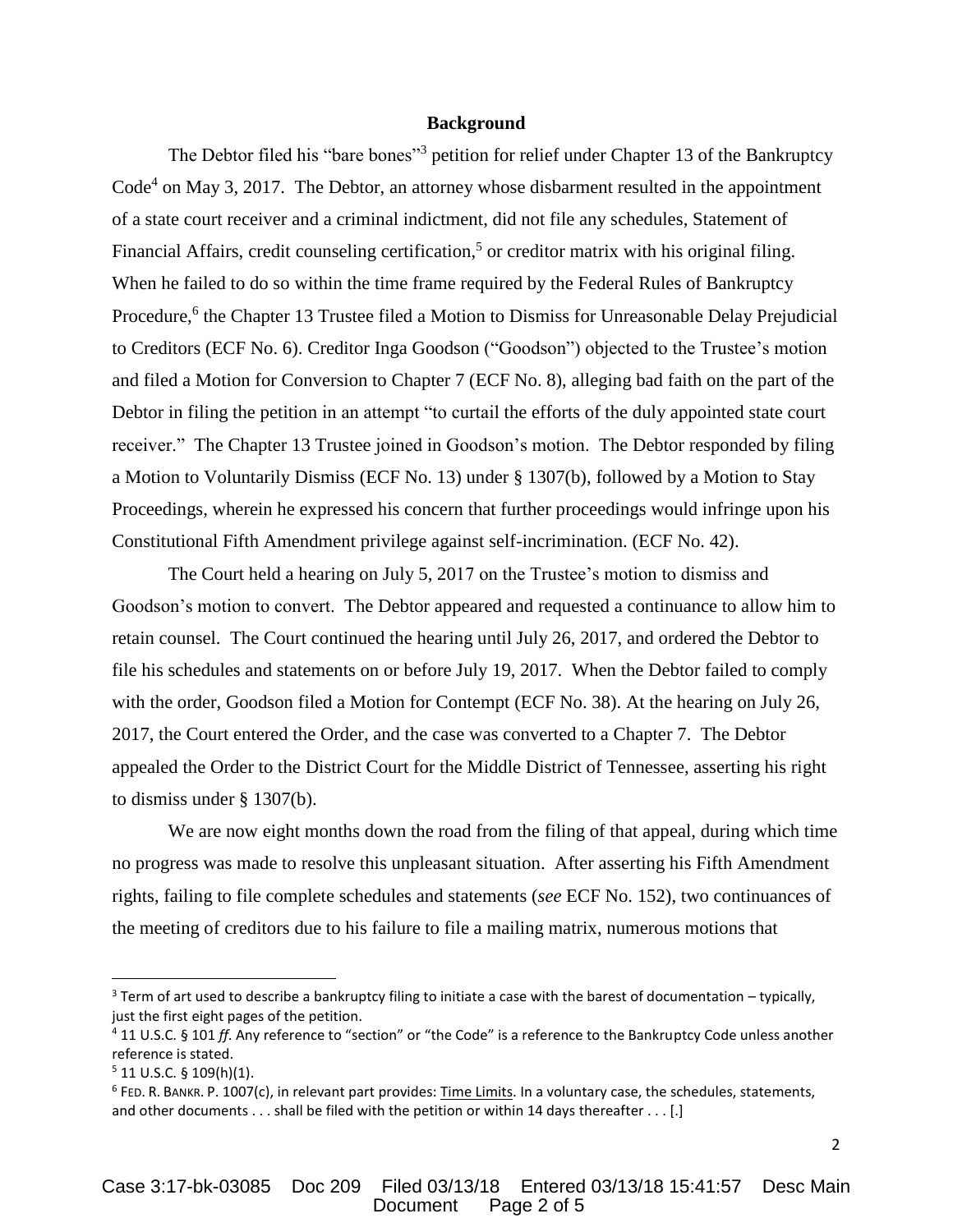delayed all proceedings (i.e. Motion to Stay Proceedings, Motion to Stay Pending Appeal, Motion to file the Creditor Matrix under seal), a resolution is now in sight.

### **The Joint Motion and Agreed Order**

The Motion was filed by the Debtor, the Chapter 7 Trustee ("Trustee"), and creditors Cathy Brown ("Brown") and Inge Goodson ("Goodson") (collectively "Creditors"<sup>7</sup> ). The United States Trustee has no objection to the Motion, however, twelve parties filed *pro se* objections. These parties are all former clients of the Debtor who each assert in their objection that they may have a claim against the Debtor ("Clients).

Although the Agreed Order will provide for dismissal of the case, it will do so with sanction to the Debtor. First, the Debtor will waive his discharge and any right to appeal the Agreed Order. Second, the Debtor will be barred from filing for relief under the Code in any court in any jurisdiction for a period of two years. Attached to the Agreed Order is a Supplement containing a Summary of Efforts taken by the United States Trustee and the Chapter 7 Trustee. The supplement outlines the actions taken to investigate the assets of the Debtor, and the conclusion that there are no assets to be administered for the benefit of creditors. Given the "no asset" status of the case, this appears to be the best outcome for the Creditors, the Objectors, and any other parties in interest.

### **Prior Ruling**

The Court denied the Debtor's motion to dismiss under § 1307(b), instead granting Goodson's motions for contempt and conversion based on its finding that the Debtor filed the motion in bad faith as part of a scheme to hinder and delay his creditors. In doing so, the Court held:

> The debtor's motion to dismiss the case is **DENIED** as having been filed in bad faith to further the debtor's scheme to hinder his creditor's in abuse of the bankruptcy system. The totality of the circumstances in this case, coupled with the Debtor's stipulation on the record that the petition was filed in bad faith, and the Court's responsibility to maintain the integrity of the bankruptcy system, require this Court to follow the line of cases holding that a debtor filing a motion to dismiss in the face of a motion to convert and for sanctions, does not have an absolute right to dismissal. *In re Youngblood*, No. 13-71071, 2013 WL 5592904 (Bankr. C.D. Ill. 2013), citing *Jacobsen v. Mosser* (*In re Jacobsen*), 609 F. 3d 647 (5th Cir. 2010); *Rosson v. Fitzgerald (In re Rosson)*, 545 F. 3d 764 (9th Cir. 2008); *In re Kotche*, 457 B.R. 434 (Bankr. D. Md.

 $\overline{\phantom{a}}$ 

<sup>7</sup> Note: Brown and Goodson are also former clients of the Debtor.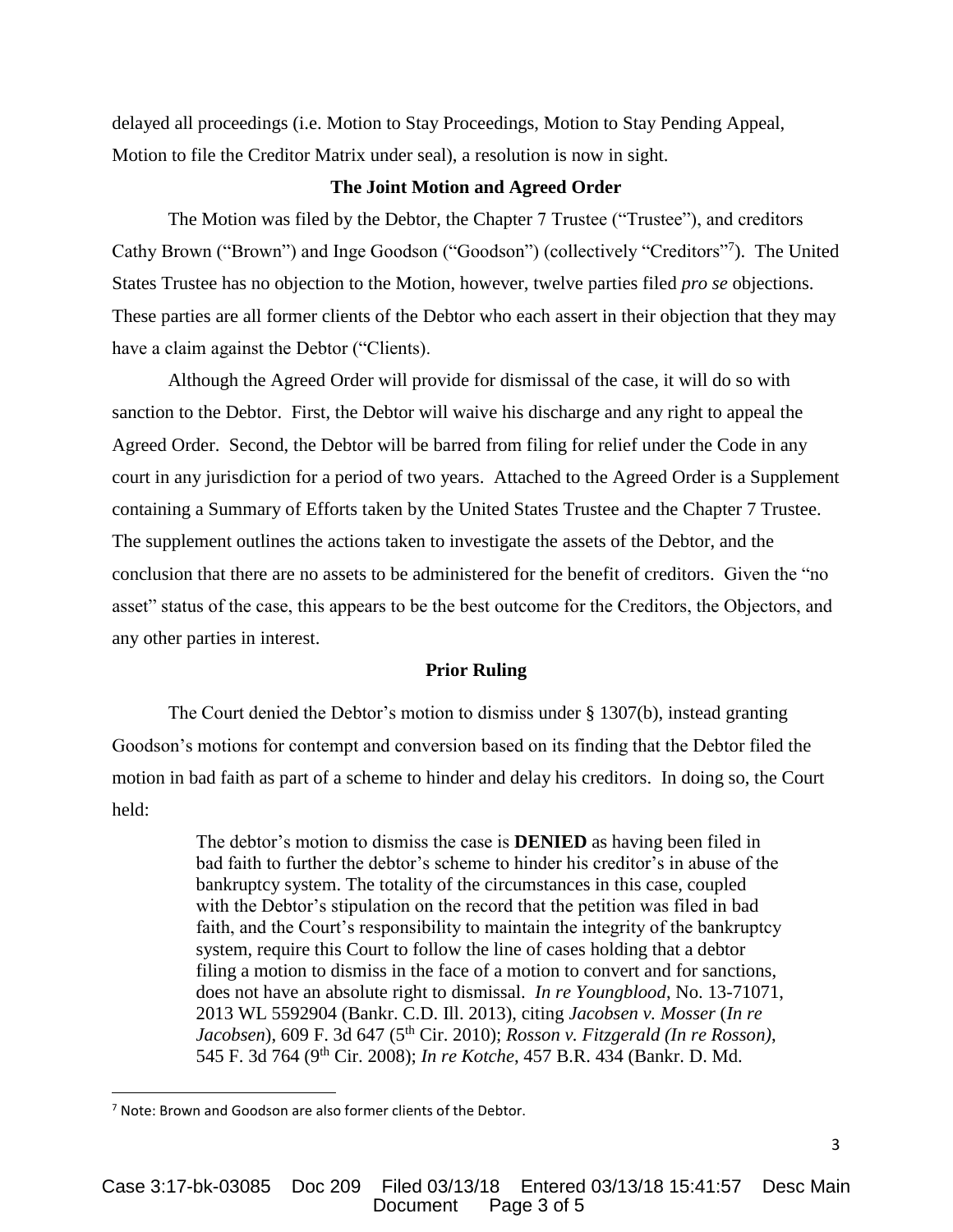2011). "If good faith is a condition of eligibility to be a Chapter 13 debtor and *Marrama* says that it is—then a debtor who has acted in bad faith, both before filing and with respect to the actual filing, is not eligible to be a Chapter 13 debtor. And, a debtor who is not eligible to be a Chapter 13 debtor is not entitled to the protections of Chapter 13 such as the absolute right to dismiss." *Youngblood*, 2013 WL 5592904, at \*7 referencing *Marrama v. Citizens Bank of Massachusetts,* 549 U.S. 365, 127 S. Ct. 1105, 166 L. Ed. 2d 956 (2007).

The Court held that the Debtor, as a bad faith filer of a case under Chapter 13, was not entitled to the rights, privileges, and benefits afforded a Debtor seeking relief in good faith. As such, the Debtor was not entitled to voluntarily dismiss his Chapter 13 case in the face of a Motion to Convert. The Order and the findings contained therein stand. The Debtor has dismissed his appeal of the Order. Nothing in the record, nor anything in the Agreed Order changes the findings made by the Court in that Order.

#### **Current Status**

Why, then, is this bad faith Debtor *now* permitted to voluntarily dismiss his case? Herein lies the point of this opinion: to provide explanation to the parties – specifically the *pro se* Clients – as to why dismissal at the Debtor's request is appropriate now when it was not before.

The first dismissal motion was brought by the Chapter 13 Debtor who was found to have filed his petition in bad faith. Granting that motion would have permitted him to have the benefit of the automatic stay, resulting in "holding off" his creditors – particularly the Clients – without having complied with the provisions of the Code.

The Code requires full disclosure of assets and liabilities, as well as attendance at a meeting of creditors to address questions by the Chapter 13 Trustee and interested parties. Had the Debtor complied with the Code, the disclosed information may have been beneficial to his Creditors and Clients in protecting their interests. The required disclosures are designed to provide the poor but unfortunate debtor with a fresh start by disclosing to the world the debts that are to be discharged, as well as any assets that may be liquidated for the benefit of creditors. This Debtor, however, disclosed nothing upon his initial filing except his name and address. He failed to provide any information in compliance with the Code<sup>8</sup> for over eight months.

 $\overline{\phantom{a}}$ 

<sup>8</sup> *See* 11 U.S.C. §§ 521 and 341, FED. R. BANKR. P. 1007.